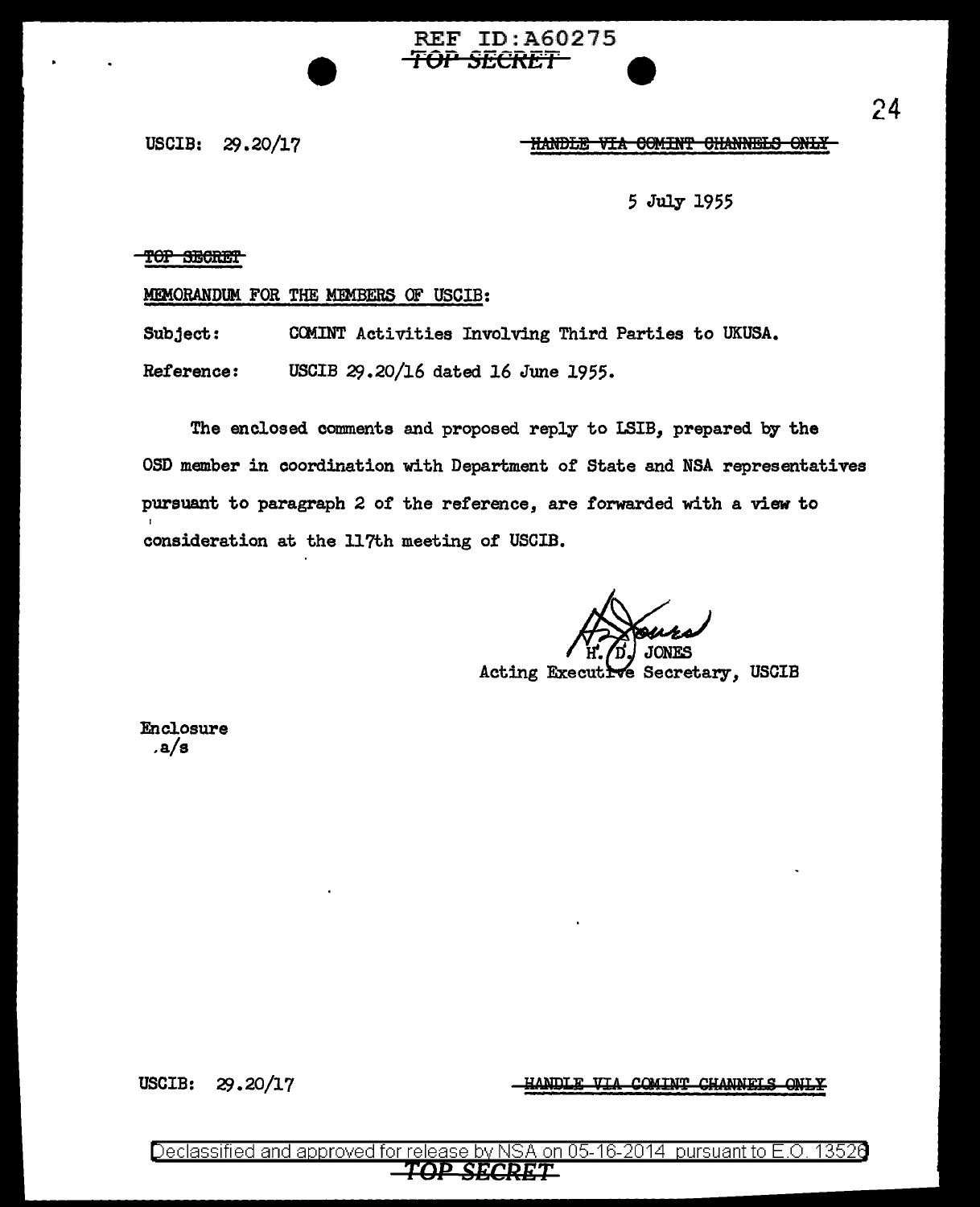#### **REF ID:A60275**  $\mathbf{d} \mathbf{r}$ SECKET

 $EO$  3.3(h)(2)  $\overrightarrow{PL}$  86-36/50 USC 3605 1 July 1955

"NEMORANDUM FOR THE EXECUTIVE SECRETARY, USCIB

COMINT Activities Involving Third Parties to **SUBJECT: UKUSA** 

REFERENCE: USCIB: 29.20/16

The enclosed draft reply to LSIB on this subject has been prepared by the Department of Defense member, in coordination with representatives of the Department of State and the National Security Agency, in response to the request in paragraph 2 of the reference. It is submitted for the consideration of USCIB.

With respect to the last sentence in sub-paragraph  $3(b)$  of the LSIB message (enclosure with reference), although differing U.S. and U.K. solutions could place the British in a somewhat more favorable position with respect to future

it was felt that this possibility was not sufficiently great to warrant a change in the U.S. position or any comment by USCIB. Nevertheless, the point is raised for such consideration as the members of USCIB deem necessary.

TOP SECRET

**B. TERSKIKTE 2** G.

General, USMC (Ret) Defense Member, USCIB

Enclosure with USCIB 29.20/17 dtd 5 July 1955.

HANDLE VIA GOMINT CHANNELS ONLY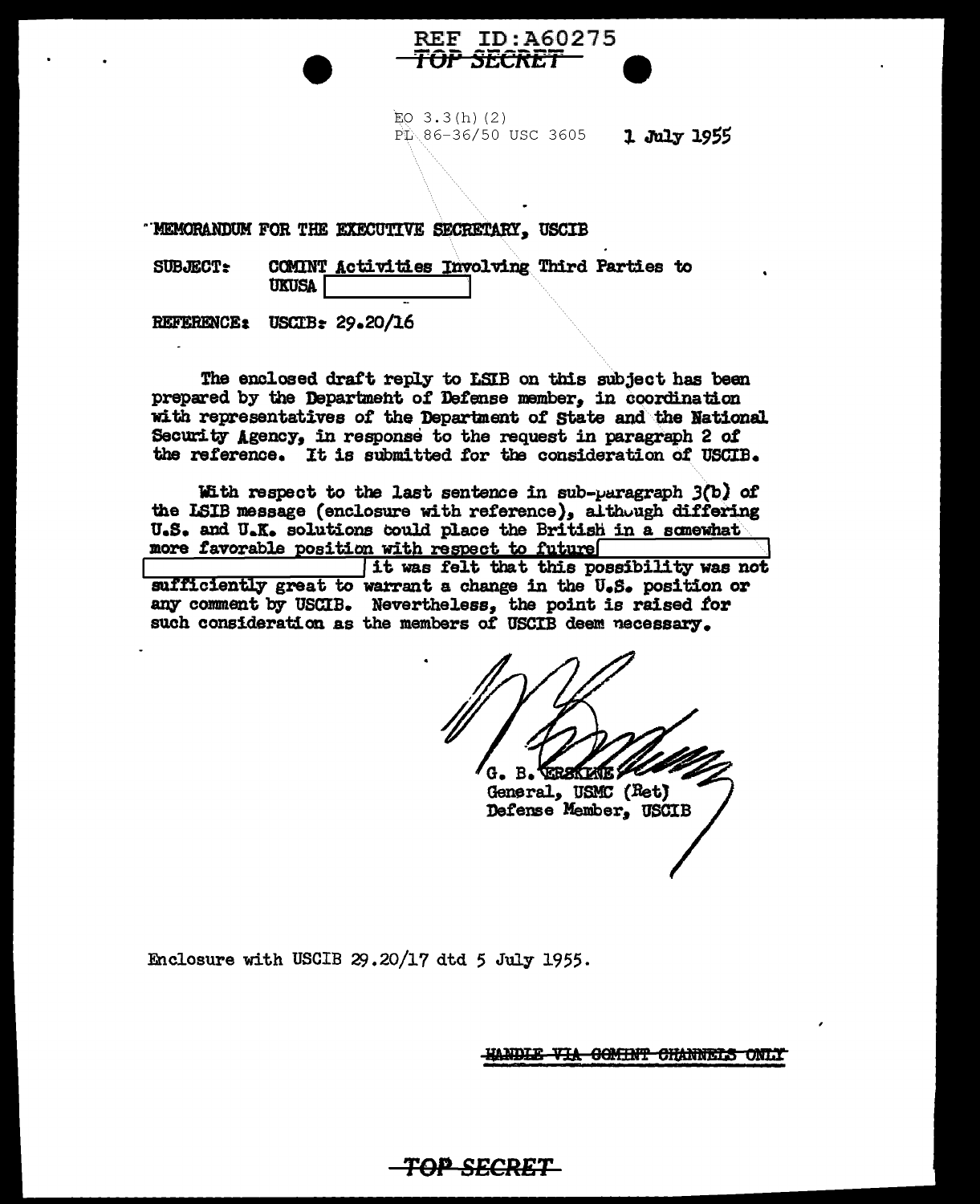# **TOPESECRET**60275

### MEMORANDUM FOR SUKLO

I would be grateful if you would pass the following message from USCJ.B to your Board in response to the message contained in your MOP  $\mu$ 6 $\mu$ 9 of 13 June 1955 $\alpha$ 

Your agreement to defer action on this matter pending further consideration of respective courses of action is appreciated as is your recognition of U.S. inability to subject all U.S. COMINT units in Germany to international control and inspection. We would prefer to guard against future complexities and embarrassments by agreeing upon a single course of action.

USCIB views on your paragraphs 3a through d follow:

a. Reference your subparas a and b; USCIB does not think that the considerations noted overbalance the undesirable aspects of placing U. S. units under SACEUR. German agreement to the continued stationing of forces present in Germany at the time of its entry into NATO weakens considerably any effect on German political integrity. Describing these units to the Germans now would seem gratuitously to raise doubt on matters covered by that agreement without really bettering future cooperation. In any event this aspect could be taken care 0£ without placing these units under SACEUB..

b. Reference your subpara *c,* USCJB is informed that paragraph 4 of the Resolution to Implement Section IV of the final Act of London Conference concerning the Powers of the Supreme Allied Commander Europe was not intended to cause a review of previous practices and that the

## *TOP SECRET*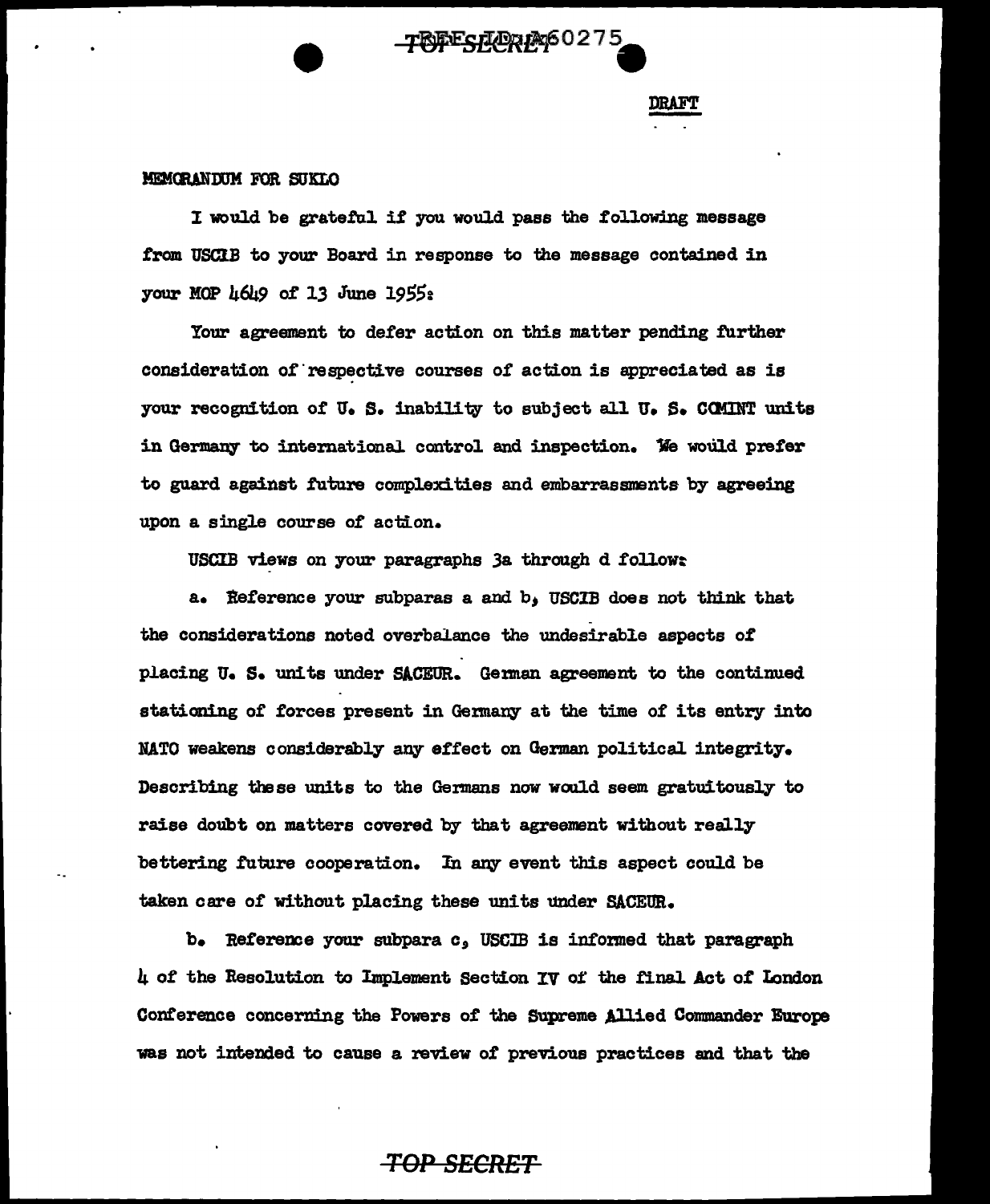reference to £orces which NATO "has recognized as suitable to remain under national command<sup>®</sup> would be interpreted as meaning that forces not previously listed in NATO's Annual Review of Forces can properly continue in that status. Therefore USCIB believes that COMINT units may be covered in the initial report by some such reporting phrase as \*certain special administrative. line of communications and special purpose installations under national command and now in place in SACEUR's areas are not reported herein."

**TOPESECRE960275** 

USOJB has also noted that this situation was anticipated in Paragraph 12 of Annexure Pl to Appendix P wherein it is provided that: "Each nation with forces serving under SACEUR may individually arrange with the authorities concerned to operate in the theatre national COMINT units not provided specifically or exclusively for direct support of the forces under SACEUR. These units will not operate as part of the SACEUR Y structure and will not be subject to the arrangements for inter-allied cooperation."

c. Reference subpara  $d_{\bullet}$ , all of the above would prevent any assertion that the units are being operated covertly against the provisions of the NATO agreement.

. 'lie propose to act in accordance with the understanding stated in 2b above and to cover these units only under the general. phrase described in that subparagraph.

USCIB would be grateful if ISIB could reconsider its position with a view to adopting the U.S. procedure. However, if this is not possible, USCIB would hope that LSIB could agree that the separate

### *TOP SECRET*